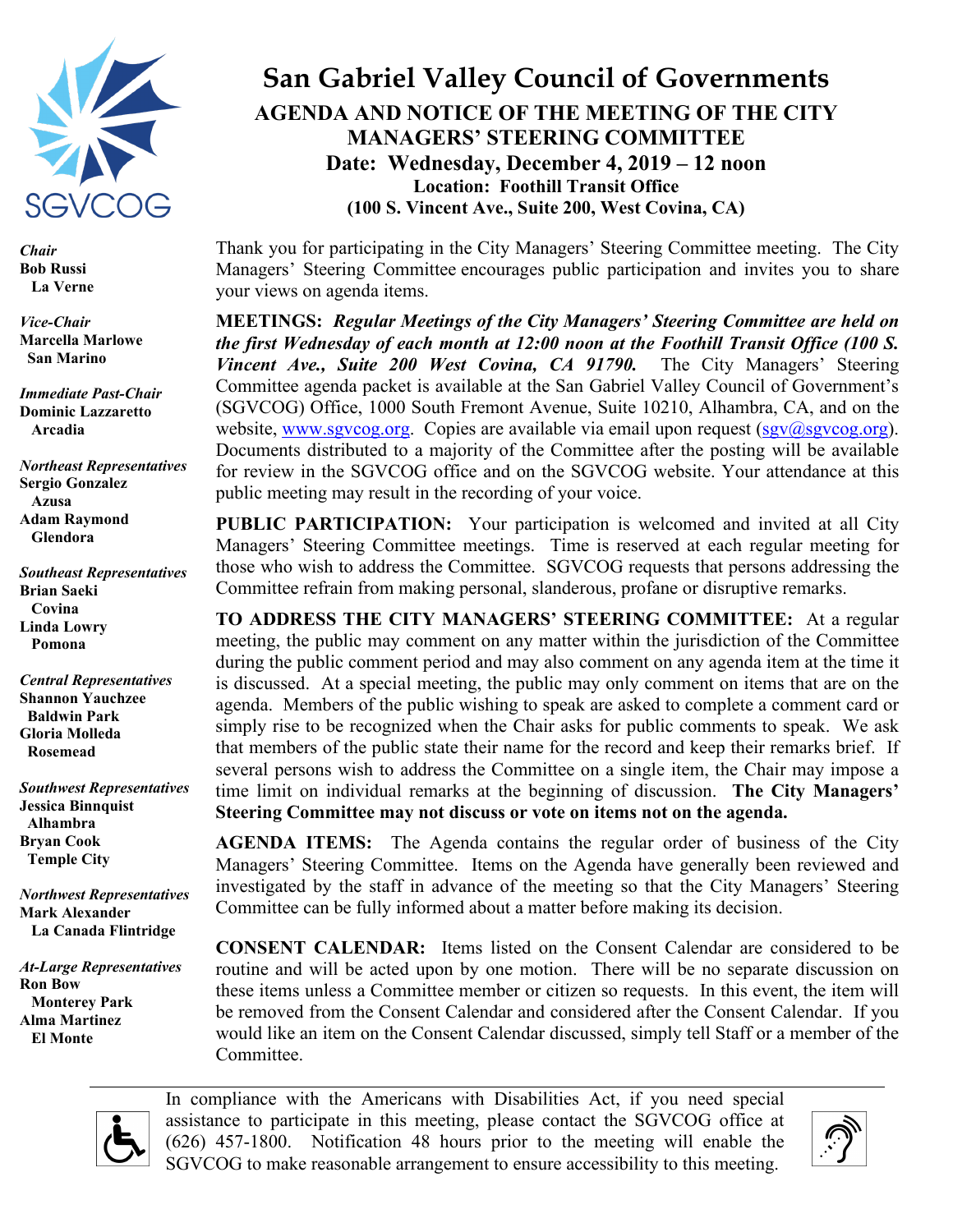### **PRELIMINARY BUSINESS**

- **1.** Call to Order
- **2.** Pledge of Allegiance
- **3.** Roll Call
- **4.** Public Comment *(If necessary, the Chair may place reasonable time limits on all comments)*
- **5.** Changes to Agenda Order: Identify emergency items arising after agenda posting and requiring action prior to next regular meeting

### **CONSENT CALENDAR**

**6.** City Managers' Steering Committee Minutes - Page 1 *Recommended Action: Approve City Managers' Steering Committee Minutes.*

### **DISCUSSION ITEMS**

- **7.** Regional Housing Trust Fund Set-up Page 3
	- *Recommended Action: Discuss and provide direction to staff.*

### **UPDATE ITEMS**

- **8.** Service Delivery Study *Recommended Action: For information only.*
- **9.** Executive Director's Monthly Report *Recommended Action: For information only.*

## **COMMITTEE MEMBER ITEMS ANNOUNCEMENTS**

**ADJOURN**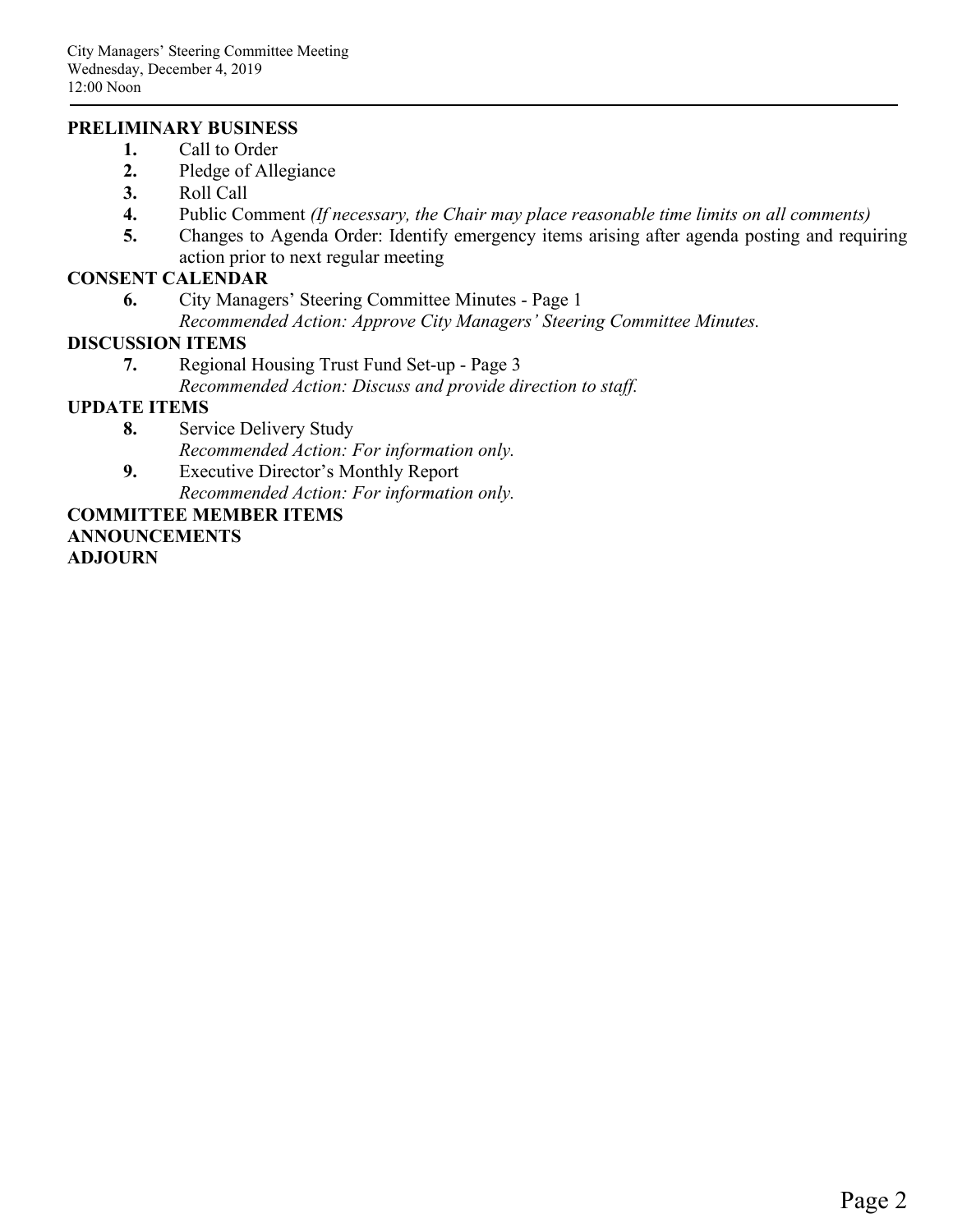

**SGVCOG City Managers' Steering Committee Meeting Unapproved Minutes November 6, 2019 12:00 Noon Foothill Transit Center**

- 1. Call to order The meeting was called to order at 12:00 PM.
- 2. Pledge of Allegiance.
- 3. Roll Call

## **Members Present:**

Alhambra, D. Tran Arcadia, D. Lazzaretto Azusa, S. Gonzalez Baldwin Park, S. Yauchzee La Canada Flintridge, M. Alexander La Verne, B. Russi Monterey Park, R. Bow Rosemead, G. Molleda San Marino, M. Marlowe Temple City, B. Cook

### **Members Absent:**

Covina, B. Saeki El Monte, A. Martinez Glendora, A. Raymond Pomona, L. Lowry

### **SGVCOG Staff/Guests:**

M. Creter, Executive Director K. Ward; A. Fung; C. Sims, SGVCOG Staff D. Fox, Diamond Bar

K. Duran, San Dimas R. Barbosa, South El Monte T. Schultz, Claremont

- 4. Public Comment. No public comment was provided.
- 5. Changes to Agenda Order. No changes were requested.

### **CONSENT CALENDAR**

6. City Managers' Steering Committee Minutes *Recommended Action: Approve City Managers' Steering Committee Minutes.* **There was a motion to approve the consent calendar (M/S: M. Marlowe/S. Yauchzee).**

### **[MOTION PASSED]**

| AYES:           | Azusa, Alhambra, Baldwin Park, La Verne, San Marino, Temple City, La Canada |
|-----------------|-----------------------------------------------------------------------------|
|                 | Flintridge, Monterey Park, Rosemead                                         |
| <b>NOES:</b>    |                                                                             |
| <b>ABSTAIN:</b> |                                                                             |
| <b>ABSENT:</b>  | Arcadia, Glendora, Pomona, El Monte, Covina                                 |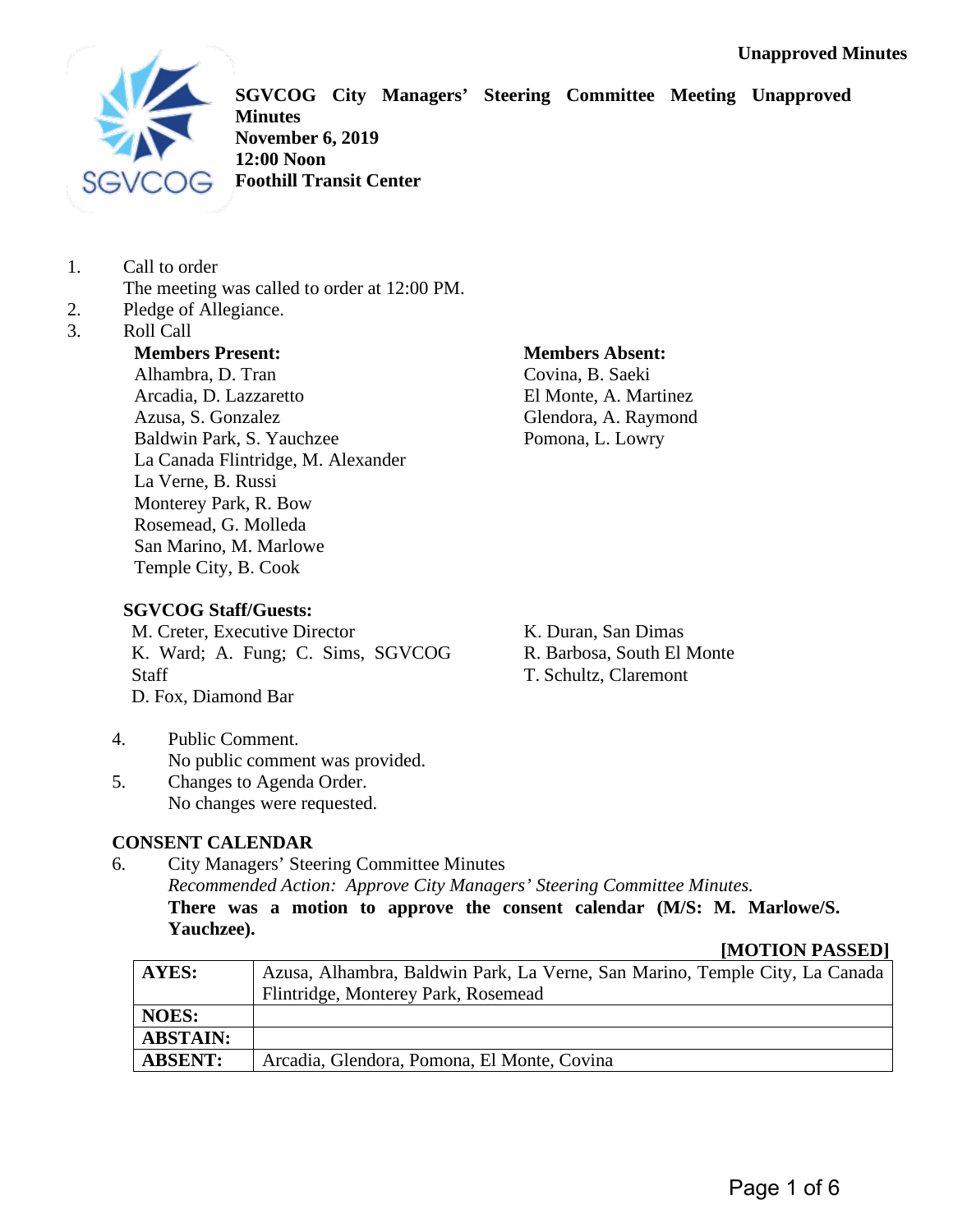### **DISCUSSION ITEMS**

7. State Homeless Funding and Measure H Innovation Funding Programming Recommendations

M. Creter reported on this item.

**There was a motion to recommend the Governing Board approve the allocation of state and Measure H Innovation funding recommendations (M/S: M. Alexander/S. Yauchzee).**

#### **[MOTION PASSED]**

| AYES:           | Azusa, Alhambra, Arcadia, Baldwin Park, La Verne, San Marino, Temple City, La |
|-----------------|-------------------------------------------------------------------------------|
|                 | Canada Flintridge, Monterey Park, Rosemead                                    |
| <b>NOES:</b>    |                                                                               |
| <b>ABSTAIN:</b> |                                                                               |
| <b>ABSENT:</b>  | Glendora, Pomona, El Monte, Covina                                            |

8. Regional Housing Trust Fund Setup

C. Sims reported on this item.

**There was a motion to recommend the Governing Board authorize the Executive Director to accept up to \$248,150 in funding and execute any necessary agreements to implement the setup of the SGV Regional Housing Trust Fund. (M/S: S. Yauchzee/M. Marlowe)**

#### **[MOTION PASSED]**

| AYES:           | Azusa, Alhambra, Arcadia, Baldwin Park, La Verne, San Marino, Temple City, La |
|-----------------|-------------------------------------------------------------------------------|
|                 | Canada Flintridge, Monterey Park, Rosemead                                    |
| <b>NOES:</b>    |                                                                               |
| <b>ABSTAIN:</b> |                                                                               |
| <b>ABSENT:</b>  | Glendora, Pomona, El Monte, Covina                                            |

### **UPDATE ITEMS**

- 9. Service Delivery Study
	- K. Ward provided an update on this item.
- 10. Executive Director's Monthly Report Oral Report M. Creter reported on this item.

### **COMMITTEE MEMBER ITEMS ANNOUNCEMENTS ADJOURN**

The meeting adjourned at 12:37 PM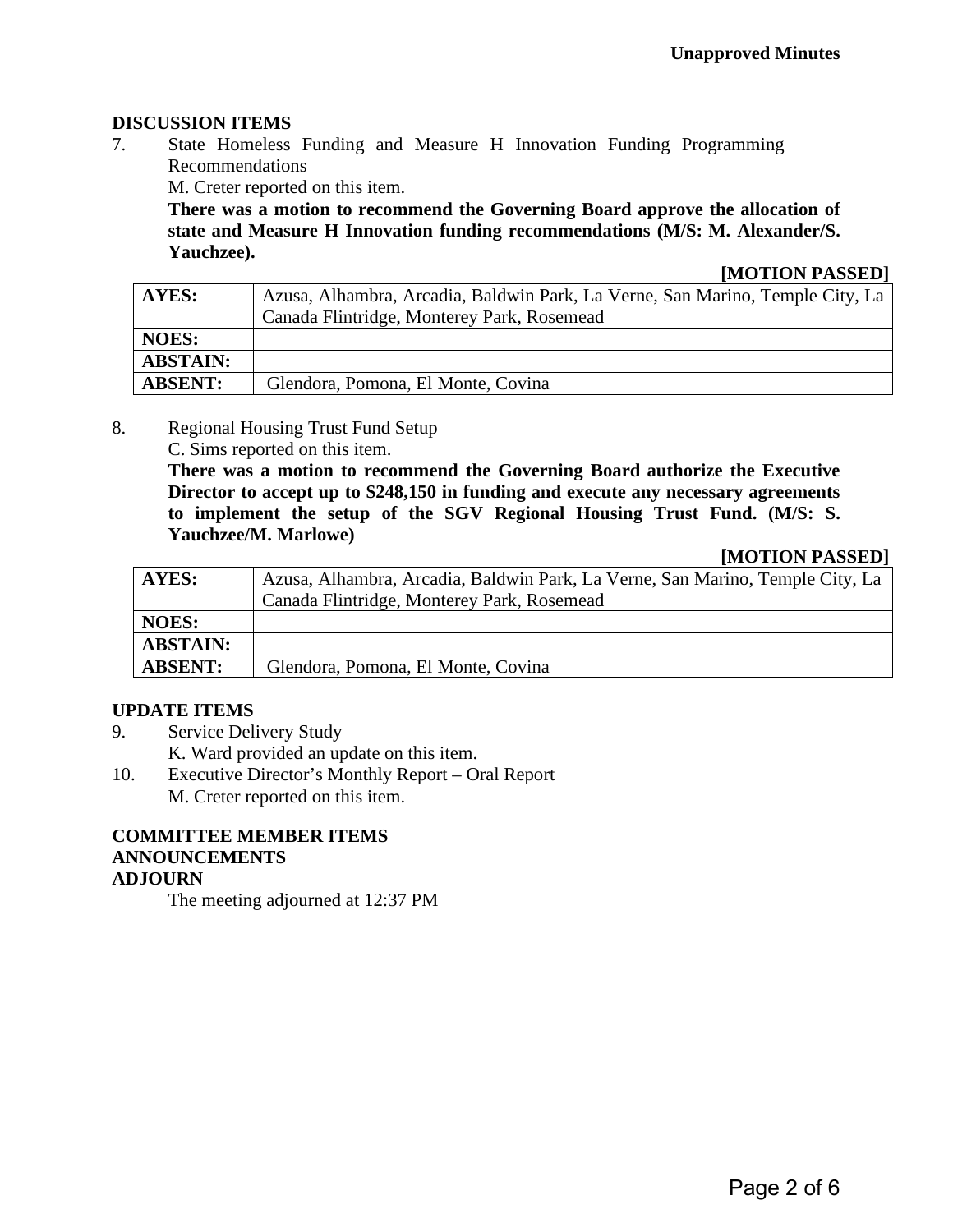DATE: December 4, 2019

TO: City Managers' Steering Committee

FROM: Marisa Creter, Executive Director

### **RE: REGIONAL HOUSING TRUST FUND SET-UP**

### **RECOMMENDED ACTION**

Discuss and provide direction to staff.

### **BACKGROUND**

SB 751 (Rubio) was signed by Governor Newsom in October 2019 and authorizes the formation of a San Gabriel Valley Regional Housing Trust (SGVRHT) joint powers authority (JPA) by the County of Los Angeles and any or all of the cities within the San Gabriel Valley Council of Governments. The Trust would be authorized to plan and construct housing – for persons of extremely low, very low, and low income within the San Gabriel Valley – receive public and private financing and funds, and authorize and issue bonds. Since September 2019, SGVCOG staff has facilitated meetings of a San Gabriel Valley Regional Housing Trust Working Group in order to develop a joint powers agreement that would govern the Trust. Approximately seventeen cities have designated staff members to attend these meetings and represent their cities as part of the joint powers agreement negotiation. Each meeting has focused on a different topic within the joint powers agreement. The topics are listed below:

- Joint Powers Agreement Recitals  $\mathbf{r} = \mathbf{r}$
- Liability
- Powers of the Joint Powers Authority
- Organization, Funding, and Staffing  $\mathcal{L}^{\text{max}}$
- Membership and Board Composition (to be discussed at next meeting)

The Working Group has discussed the language of the joint powers agreement and continues to develop a working draft of the joint powers agreement. The draft agreement will be completed by the end of December.

At its November 6, 2019, meeting, the Working Group discussed the organization, potential funding, and staffing options for the SGVRHT. These items are now being presented to the City Managers' Steering Committee for its discussion and direction.

#### **STAFFING ALTERNATIVES**

The SGVRHT will undertake a variety of activities to accomplish its mission to provide funding for the planning and construction of housing for homeless, extremely low, very low, and lowincome individuals and families. To that end, SGVCOG staff has created a list of anticipated activities.

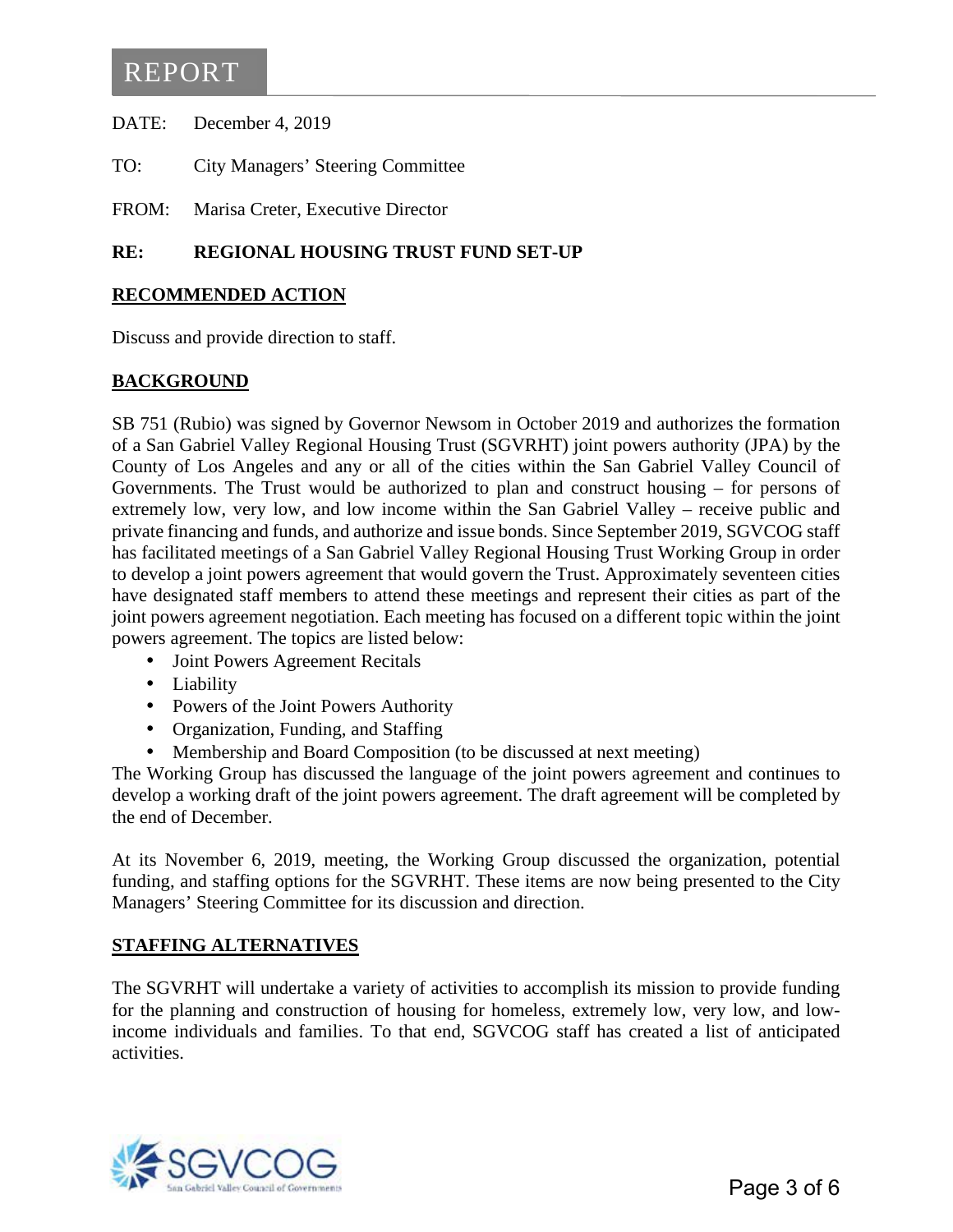Some of these activities are specialized tasks that will require expertise and experience to complete. The SGVCOG anticipates that the SGVRHT will contract out these tasks in order to obtain the most expertise and be more responsive to the specific needs of the Agency. For example, Community Development Financing Institutions (CDFIs) are private financial institutions that are dedicated to delivering responsible, affordable lending to help low-income, low-wealth, and other disadvantaged people and communities join the economic mainstream. A CDFI could be "specialized staff" that would have the skillset and expertise required to manage the Trust's funding and financing (e.g. the fund distribution). Other tasks are core tasks of the SGVRHT and would thus be completed by the Trust's core staff. The table below outlines both the anticipated first-year activities and the ongoing activities and identifies whether these tasks would likely be completed by "core staff" or "specialized staff" (e.g. contracted).

|                                                          | Completed by:     |                          |
|----------------------------------------------------------|-------------------|--------------------------|
| Activity                                                 | <b>Core Staff</b> | <b>Specialized Staff</b> |
|                                                          |                   | (e.g. contracted)        |
| Outreach to eligible entities                            | X                 |                          |
| Administrative set-up (e.g. bylaws, policies<br>and      | X                 |                          |
| procedures)                                              |                   |                          |
| Administration (e.g. operating budget; annual reporting; |                   |                          |
| updating program priorities)                             |                   |                          |
| Preparing for and holding Board meetings & managing      | X                 |                          |
| Board relationships                                      |                   |                          |
| Developing guiding principles and goals                  |                   | X                        |
| Developing project/program priorities                    | X                 |                          |
| Developing, maintaining, and updating project pipeline   | $\mathbf{X}$      | X                        |
| Developing a funding strategy                            |                   | X                        |
| Managing and administering SGVRHT funds (e.g. issuing    | X                 | X                        |
| NOFA <sub>s</sub> )                                      |                   |                          |
| Reporting on SGVRHT grant funding received               | X                 |                          |
| grant/foundation<br>for<br>funding;<br>Applying          | X                 | X                        |
| lobbying/advocating for funding                          |                   |                          |
| Fundraising                                              | X                 | X                        |
| Overseeing specialized staff                             | X                 |                          |

SGVCOG staff estimates that these "core staff" responsibilities would require 1.1 FTEs – 1 FTE at a Principal Management Analyst level, and 0.1 FTE at a Management level. In all instances, there would be costs associated with the administration of the Agency (i.e. office space/utilities/equipment; finance/administrative support; printing/supplies; travel/meeting expenses). The amount of these costs would likely vary based on the staffing model that is used. SGVCOG staff has identified 4 alternative staffing models as alternatives to provide the core staff for the SGVRHT, as described below:

### SGVRHT Staff

Using this model, the SGVRHT would have its own hired staff to serve as the Agency's core staff. This is a model used by the County of Los Angeles' community choice aggregator – the Clean Power Alliance. This model provides dedicated and specialized staffing for the Agency. However,

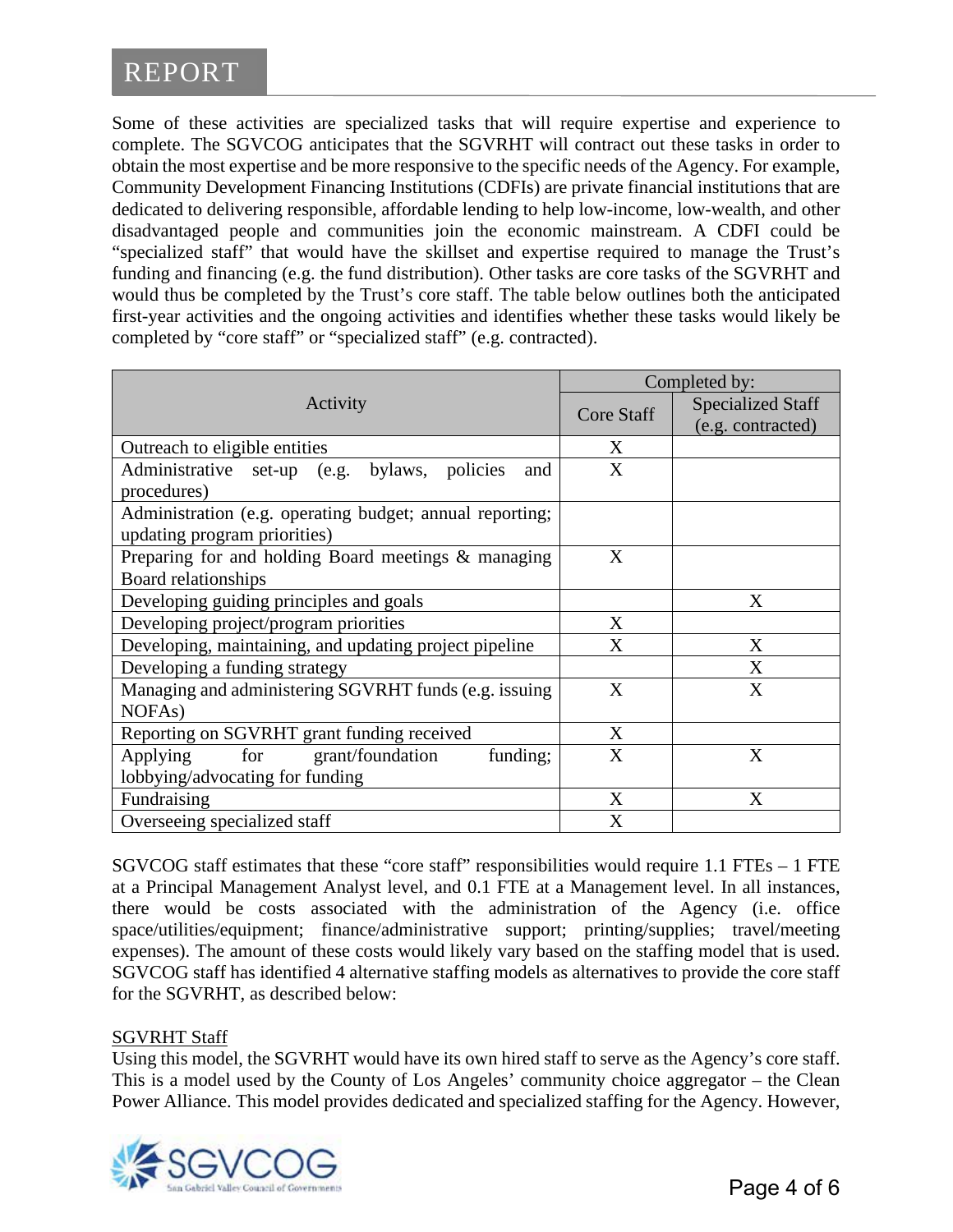it would require a significant administrative structure to be created and would also create significant liability for the Agency and, by extension, its members. SGVCOG staff would not recommend this model, and, at the SGVRHT Working Group Meeting, there was no support for this model.

### Consultant Staff

Using this model, the SGVRHT would hire a consultant(s) to serve as the Agency's core staff. This is a model that is used by the Westside Cities Council of Governments (WSCCOG) and the San Fernando Valley Council of Governments (SFVCOG), as well as previously by the SGVCOG. This model provides a high level of flexibility in staffing and provides access to a broad range of competencies. However, it would also create the potential for a conflict of interest, and there may be a higher cost – given the overhead and profit margins that would be built into the rates. In addition, the SGVRHT Board would have more limited oversight of the contractor because it would be entirely responsible for oversight. SGVCOG staff would not recommend this model for the Agency's core staff.

### City Staffing

Using this model, the SGVRHT would contract with a city to perform the core functions of the Agency. This is a model that is used by the Arroyo Verdugo JPA and the North Net JPA – a JPA that coordinates fire service trainings for its Orange County members. This model would allow the JPA to take advantage of the city's existing administrative structure, may have lower costs, and limits the JPA's liability. However, it may result in a lack of focus on Agency tasks if staff has other assignments, and it may be administratively complex if different staffing responsibilities are undertaken by different agencies. At this time, no city has expressed an interest in providing SGVRHT staffing.

### SGVCOG Staffing

Using this model, the SGVRHT would contract with the SGVCOG to perform the core functions of the Agency. This is a model that is used by the South Bay Energy Services Center (staffing provided by the South Bay Cities Council of Governments), the Watershed Conservation Authority (staffing provided by the San Gabriel Rivers and Mountains Conservancy), and the San Bernardino Association of Governments (San Bernardino County Transportation Authority provides staffing). This model would allow the JPA to take advantage of the SGVCOG's existing administrative structure, would result in a less complex contractual arrangement – as opposed to splitting duties between multiple parties – and would allow for dedicated staffing to be hired to support the SGVRHT. However, the hiring of additional employees would create additional liability for the SGVCOG, of which all cities are members.

### **FUNDING OPTIONS**

In addition to the staffing model, the SGVRHT Working Group also discussed potential funding options for the Trust. These are listed below:

**Capital** 

**State Homeless Funds (secured):** The SGVCOG received \$5,625,000 in funding in the 2019 Budget Trailer Bill for homeless programs in the San Gabriel Valley, and at its